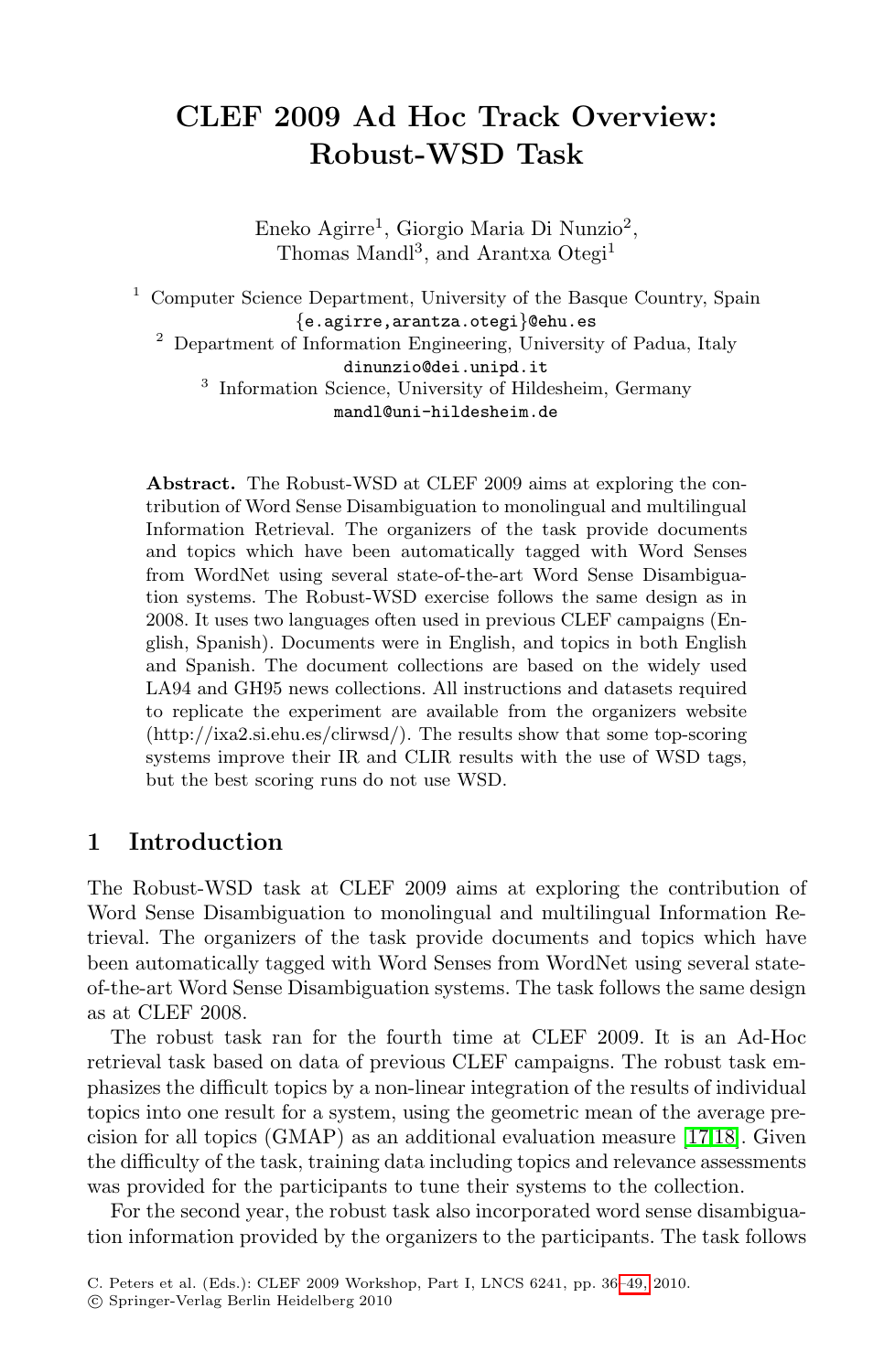the 2007 joint SemEval-CLEF task [2] and the 2008 Robust-WSD exercise [3], and has the aim of exploring the contribution of word sense disambiguation to monolingual and cross-language information retrieval. The goal of the task is to test whether WSD can be used beneficially for retrieval systems, and thus partic[ip](#page-12-0)ants were r[eq](#page-12-1)uired to submit at least one baseline run without WSD and one run using the WSD annotations. Participants could also submit four further baseline runs without WSD and four runs using WSD.

[The](#page-13-3) experiment involved both monolingual (topics and documents in English) and bilingual experiments (topics in Spanish and documents in English). In addition to the original documents and topics, the organizers of the task provided both documents and topics which had been automatically tagged with word senses from WordNet version 1.6 using two state-of-the-art word sense disambiguation systems, UBC [1] and NUS [8]. These systems provided weighted word sense tags for each of the nouns, verbs, adjectives and adverbs that they could disambiguate. These systems participated in the Semeval 2007 task on Word Sense Disambiguation[16], with similar results. NUS ranked 4th in the all-words task, with an accuracy of 57.4, and UBC ranked 5th, with an accuracy of 54.4. In the all-words task, the output of both systems was compared with the gold stadard sense tags on a sample of three documents.

In addition, the participants could use publicly available data from the English and Spanish wordnets in order to test different expansion strategies. Note that given the tight alignment of the Spanish and English wordnets, the wordnets could also be used to translate directly from one sense to another, and perform expansion to terms in another language.

The datasets used in this task can be used in the future to run further experiments. Check http://ixa2.si.ehu.es/clirwsd for information of how to access the datasets. Topics a[nd](#page-1-0) relevance judgements are freely available. The document collection can be obtained from ELDA purchasing the CLEF Test Suite for the CLEF 2000-2003 Campaigns – Evaluation Package. As an alternative, the website offers the unordered set of words in each document, that is, the full set of documents where the positional information has been eliminated to avoid replications of the originals. Lucene indexes for the later are also available from the website.

<span id="page-1-0"></span>In this paper, we first present the task setup, the evaluation methodology and the participation in the different tasks (Section 2). We then describe the main features of each task and show the results (Sections 3 - 5). The final section provides a brief summing up. For information on the various approaches and resources used by the groups participating in this task and the issues they focused on, we refer the reader to the rest of the papers in the Robust-WSD part of the Ad Hoc section of these Proceedings.

## **2 Task Setup**

The Ad Hoc task in CLEF adopts a corpus-based, automatic scoring method for the assessment of system performance, based on ideas first introduced in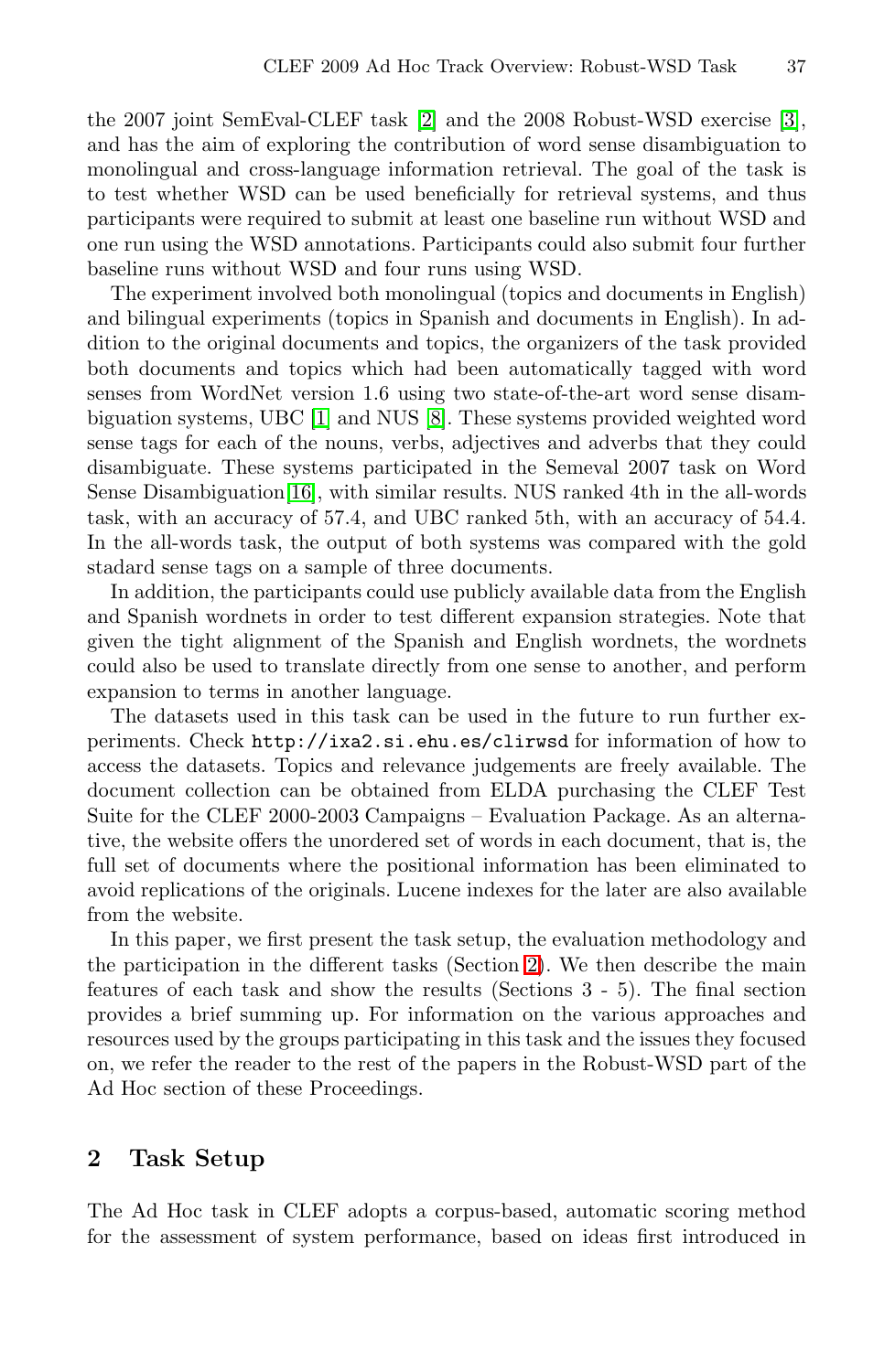the Cranfield experiments in the late 1960s [9]. The **tasks** offered are studied in order to effectively measure textual document retrieval under specific conditions. The **test collections** are made up of **documents**, **topics** and **relevance assessments**. The topics consist of a set of statements simulating information needs from which the systems derive the queries to search the document collections. Evaluation of system performance is then done by judging the documents retrieved in response to a topic with respect to their relevance, and computing [th](#page-12-0)e recall an[d](#page-12-1) [p](#page-12-1)recision measures.

#### **2.[1](#page-2-0) Test Collections**

**The Documents.** The robust task used existing CLEF news collections but with word sense disambiguation (WSD) information added. The word sense disambiguation data was automatically added by systems from two leading research laboratories, UBC [1] and NUS [8]. Both systems returned word senses from the English WordNet, version 1.6.

The document collections were offered both with and without WSD, and included the following<sup>1</sup>:

- **–** LA Times 94 (with word sense disambiguated data); ca 113,000 documents, 425 MB without WSD, 1,448 MB (UBC) or 2,151 MB (NUS) with WSD;
- **–** Glasgow Herald 95 (with word sense disambiguated data); ca 56,500 docum[ents](#page-13-4), 154 MB without WSD, 626 MB (UBC) or 904 MB (NUS) with WSD.

**The Topics.** Topics are structured statements representing information needs. Each topic typically consists of three parts: a brief title statement; a one-sentence description; a more complex narrative the relevance assessment criteria. Topics are prepared in xml format and identified by means of a Digital Object Identifier  $(DOI)<sup>2</sup>$  of the experiment [14] which allows us to reference and cite them.

The WSD robust task used existing CLEF topics in English and Spanish as follows:

- **–** CLEF 2001; Topics 10.2452/41-AH 10.2452/90-AH; LA Times 94
- **–** CLEF 2002; Topics 10.2452/91-AH 10.2452/140-AH; LA Times 94
- **–** CLEF 2003; Topics 1[0.2452/141-AH 10.2452/200-AH](http://ixa2.si.ehu.es/clirwsd/); LA Times 94, Glas[g](http://www.doi.org/)ow Herald 95
- <span id="page-2-0"></span>**–** CLEF 2004; Topics 10.2452/201-AH – 10.2452/250-AH; Glasgow Herald 95
- **–** CLEF 2005; Topics 10.2452/251-AH 10.2452/300-AH; LA Times 94, Glasgow Herald 95
- **–** CLEF 2006; Topics 10.2452/301-AH 10.2452/350-AH; LA Times 94, Glasgow Herald 95

<sup>1</sup> A sample document and dtd are available at http://ixa2.si.ehu.es/clirwsd/  $<sup>2</sup>$  http://www.doi.org/</sup>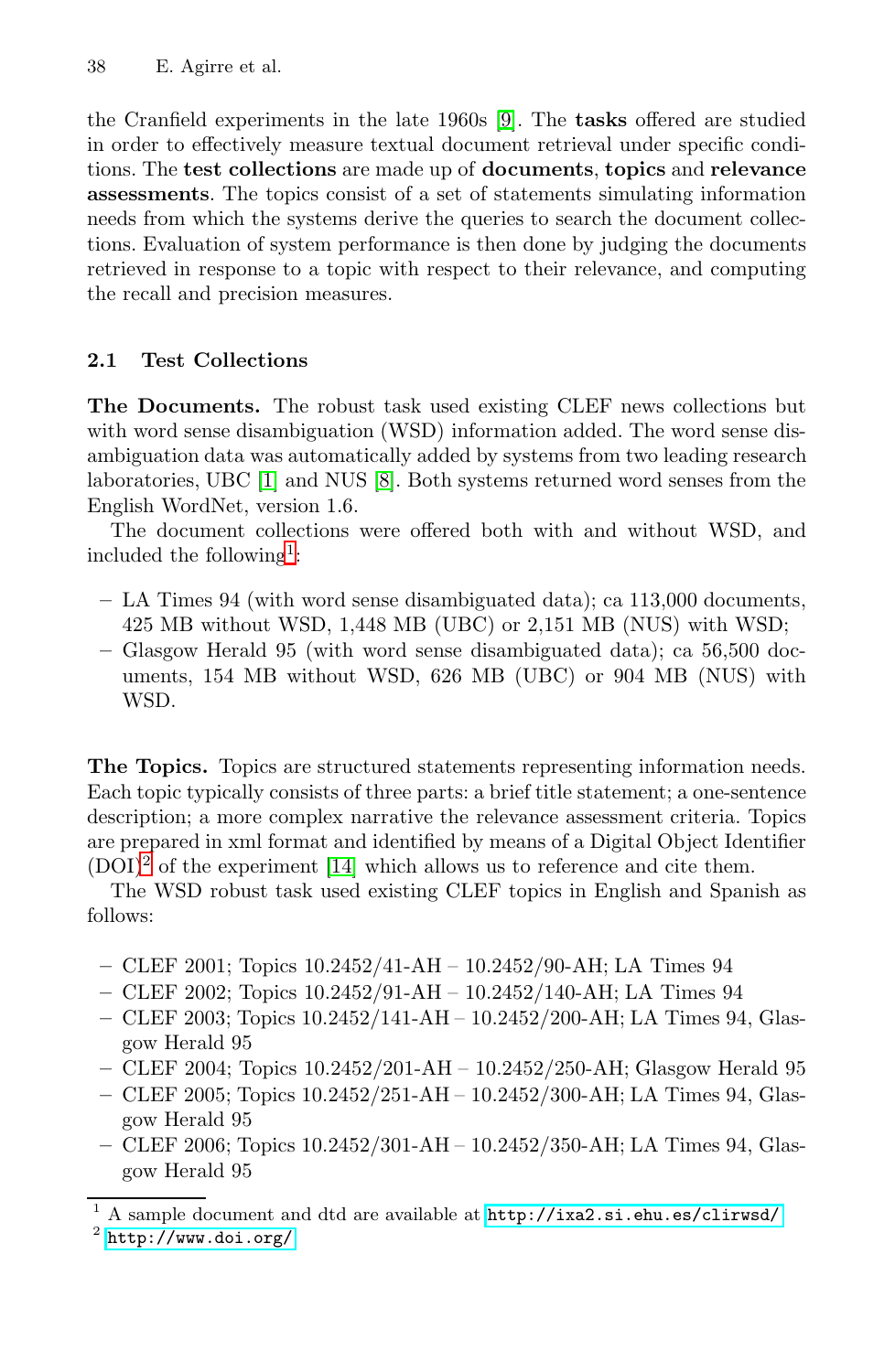```
<top>
     <num>10.2452/141-WSD-AH</num>
     <EN-title>
          <TERM ID="10.2452/141-WSD-AH-1" LEMA="letter" POS="NNP">
               <WF>Letter</WF>
               <SYNSET SCORE="0" CODE="05115901-n"/>
               <SYNSET SCORE="0" CODE="05362432-n"/>
<SYNSET SCORE="0" CODE="05029514-n"/>
               <SYNSET SCORE="1" CODE="04968965-n"/>
          Z/TERM\sim<TERM ID="10.2452/141-WSD-AH-2" LEMA="bomb" POS="NNP">
               <WF>Bomb</WF>
               <SYNSET SCORE="0.888888888888889" CODE="02310834-n"/>
<SYNSET SCORE="0" CODE="05484679-n"/>
<SYNSET SCORE="0.111111111111111" CODE="02311368-n"/>
          Z/TERM\sim<TERM ID="10.2452/141-WSD-AH-3" LEMA="for" POS="IN">
               <WF>for</WF>
          </TERM>
           ... 
     </EN-title>
     <EN-desc>
          <TERM ID="10.2452/141-WSD-AH-5" LEMA="find" POS="VBP">
               <WF>Find</WF>
               <SYNSET SCORE="0" CODE="00658116-v"/>
               ... 
          </TERM>
           ... 
     </EN-desc>
     <EN-narr>
  ... 
</EN-narr>
2/tons
```
**Fig. 1.** Example of Robust WSD topic: topic 10.2452/141-WSD-AH

Topics from years 2001, 2002 and 2004 were used as training topics (relevance assessments were offered to participants), and topics from years 2003, 2005 and 2006 were used for the test.

<span id="page-3-0"></span>All topics were offered both [w](#page-3-0)ith and without WSD. Topics in English were disambiguated by both UBC [1] and NUS [8] systems, yielding word senses from WordNet version [1.6.](http://ixa2.si.ehu.es/clirwsd/) [A](http://ixa2.si.ehu.es/clirwsd/) [large-scale](http://ixa2.si.ehu.es/clirwsd/) [disambiguation](http://ixa2.si.ehu.es/clirwsd/) system for Spanish was not available, so we used the first-sense heuristic, yielding senses from the Spanish wordnet, which is tightly aligned to the English WordNet version 1.6 (i.e., they share synset numbers or sense codes). An excerpt from a topic is shown in Figure 1, where each term in the topic is followed by its senses with their respective scores as assigned buy the automatic WSD system<sup>3</sup>.

 $\frac{3 \text{ Full sample and dtd are available at <http://ixa2.si.ehu.es/clirwsd/>$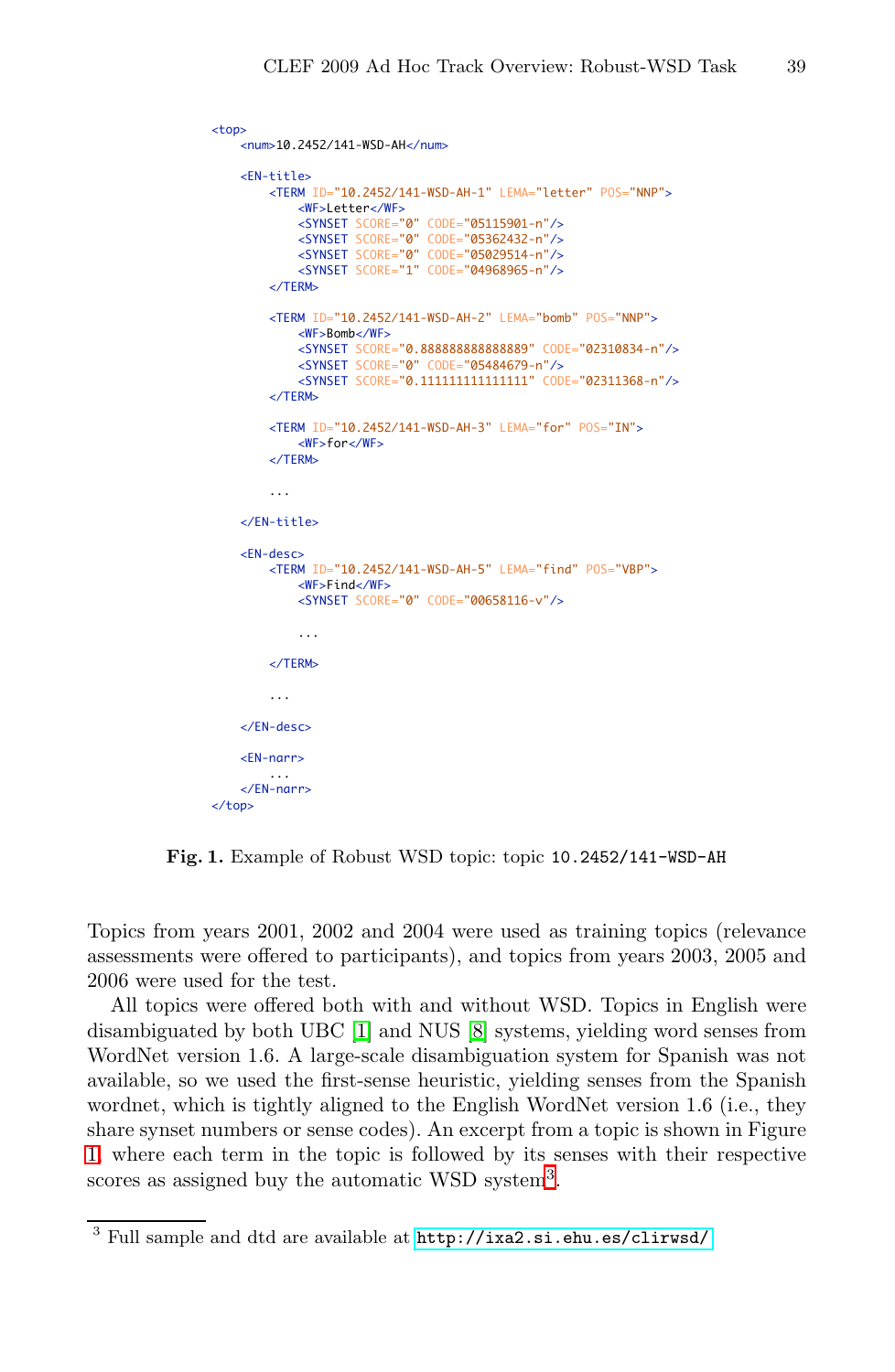**Relevance Assessment.** The number of documents in large test collections such as CLEF makes it impractical to judge every document for relevance. Instead approximate recall values are calculated using pooling techniques. The robust WSD task used existing relevance assessments from previous years. The relevance assessments regarding the training topics were provided to participants before competition time.

The total number of assessments was 66,441 documents of which 4,327 were relevant. The distribution of the pool according to each year was the following:

- **–** CLEF 2003: 23,674 documents, 1,006 relevant;
- **–** CLEF 2005: 19,790 document, 2,063 relevant;
- **–** CLEF 2006: 21,247 document, 1,258 relevant;

Seven topics had no relevant documents at all: 10.2452/149-AH, 10.2452/161- AH, 10.2452/166-AH, 10.2452/186-AH, 10.2452/191-AH, 10.2452/195-AH, 10.2- 452/321-AH. Each topic had an average of about 28 relevant documents and a standard deviation of 34, a minimum of 1 relevant document and a maximum of 229 relevant documents per topic.

#### **2.2 Result [Ca](#page-12-2)lculation**

Evaluation campaigns such as TREC and CLEF are based on the belief that the effectiveness of *Information Retrieval Systems (IRSs)* can be objectively [e](#page-13-1)valuated by an analysis of a representative set of sample search results. For this, effectiveness measures [are](#page-13-5) calculated based on the results submitted by the participants and the relevance assessments. Popular measures usually adopted for exercises of this type are Recall and Precisio[n. D](#page-12-3)etails on how they are calculated for CLEF are given in [7].

The robust task emphasizes the difficult topics by a non-linear integration of the results of individual topics into one result for a system, using the geometric [m](#page-5-0)ean of the average precision for all topics (GMAP) as an additional evaluation measure [17,18]. This makes especially sense in multilingual retrieval where results can differ from results based on MAP [15].

The individual results for all official Ad Hoc experiments in CLEF 2009 are given in the one of the Appendices of the CLEF 2009 Working Notes [11].

#### **2.3 Participants and Experiments**

As shown in Table 1, 10 groups submitted 89 runs for the Robust tasks:

- **–** 8 groups submitted monolingual non-WSD runs (25 runs out of 89);
- **–** 5 groups also submitted bilingual non-WSD runs (13 runs out of 89).

All groups submitted WSD runs (51 out of 89 runs):

- **–** 10 groups submitted monolingual WSD runs (33 out of 89 runs)
- **–** 5 groups submitted bilingual WSD runs (18 out of 89 runs)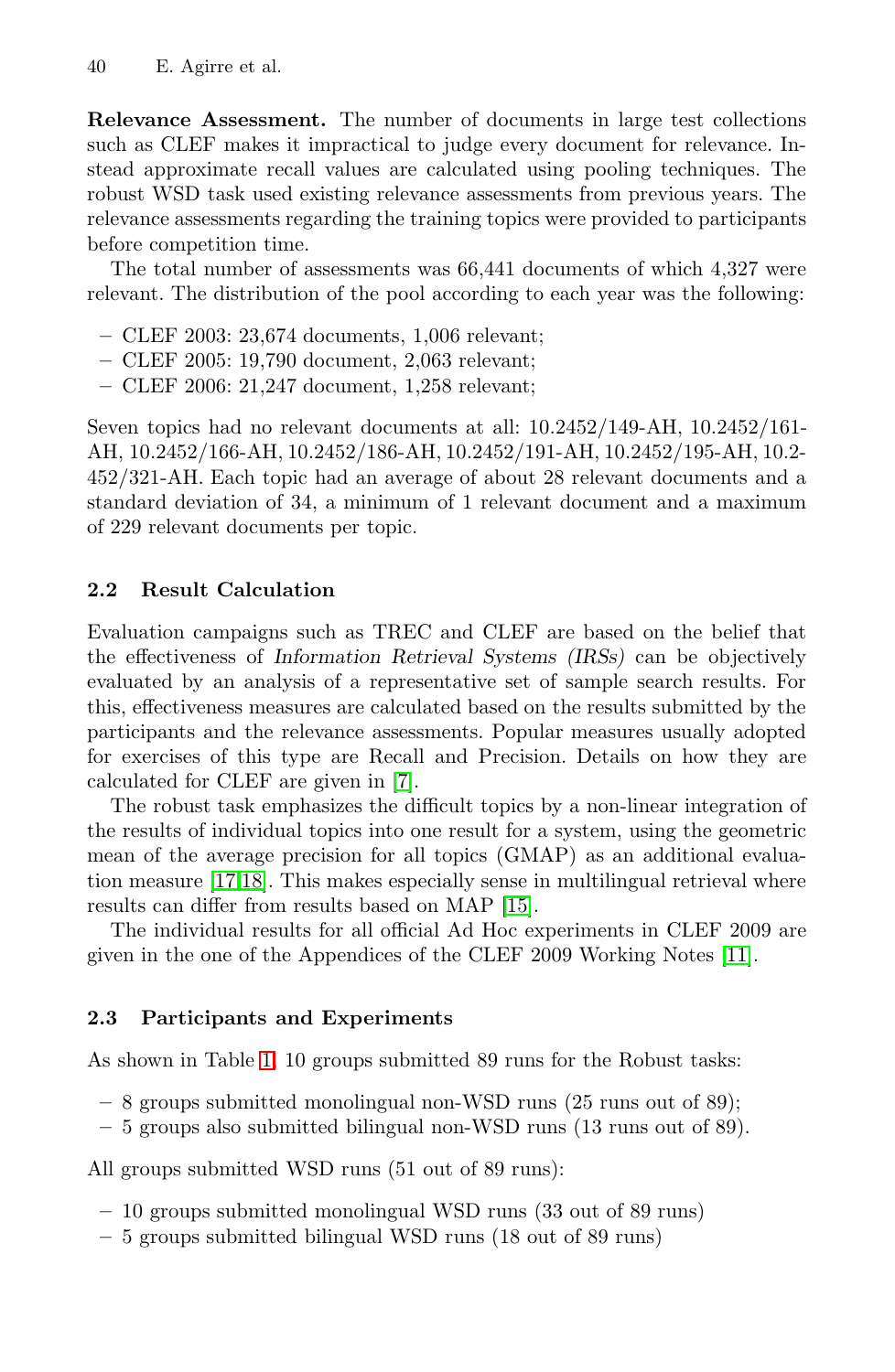<span id="page-5-0"></span>**Table 1.** CLEF 2009 Ad Hoc Robust participants. See text in Section 2.3. for comments on participants with **\***.

| participant         | task                                              | No. experiments |
|---------------------|---------------------------------------------------|-----------------|
| alicante*           | AH-ROBUST-WSD-MONO-EN-TEST-CLEF2009               | 3               |
| darmstadt           | AH-ROBUST-MONO-EN-TEST-CLEF2009                   | $\overline{5}$  |
| darmstadt           | AH-ROBUST-WSD-MONO-EN-TEST-CLEF2009               | $\overline{5}$  |
| $geneva*$           | AH-ROBUST-MONO-EN-TEST-CLEF2009                   | 5               |
| geneva <sup>*</sup> | AH-ROBUST-WSD-BILI-X2EN-TEST-CLEF2009             |                 |
| geneva*             | AH-ROBUST-WSD-MONO-EN-TEST-CLEF2009               | $\overline{2}$  |
| ixa                 | AH-ROBUST-BILI-X2EN-TEST-CLEF2009                 |                 |
| ixa                 | AH-ROBUST-MONO-EN-TEST-CLEF2009                   |                 |
| ixa                 | AH-ROBUST-WSD-BILI-X2EN-TEST-CLEF2009             | 4               |
| ixa                 | AH-ROBUST-WSD-MONO-EN-TEST-CLEF2009               | 3               |
| jaen*               | AH-ROBUST-WSD-MONO-EN-TEST-CLEF2009               | $\overline{2}$  |
|                     | know-center AH-ROBUST-BILI-X2EN-TEST-CLEF2009     | 3               |
|                     | know-center AH-ROBUST-MONO-EN-TEST-CLEF2009       | 3               |
|                     | know-center AH-ROBUST-WSD-BILI-X2EN-TEST-CLEF2009 | 3               |
|                     | know-center AH-ROBUST-WSD-MONO-EN-TEST-CLEF2009   | 3               |
| reina*              | AH-ROBUST-BILI-X2EN-TEST-CLEF2009                 | $\overline{5}$  |
| $reina*$            | AH-ROBUST-MONO-EN-TEST-CLEF2009                   | $\overline{5}$  |
| $reina*$            | AH-ROBUST-WSD-BILI-X2EN-TEST-CLEF2009             | 5               |
| $reina*$            | AH-ROBUST-WSD-MONO-EN-TEST-CLEF2009               | 5               |
| ufrgs               | AH-ROBUST-BILI-X2EN-TEST-CLEF2009                 |                 |
| ufrgs               | AH-ROBUST-MONO-EN-TEST-CLEF2009                   |                 |
| ufrgs               | AH-ROBUST-WSD-MONO-EN-TEST-CLEF2009               | 1               |
| uniba               | AH-ROBUST-BILI-X2EN-TEST-CLEF2009                 | 3               |
| uniba               | AH-ROBUST-MONO-EN-TEST-CLEF2009                   | 3               |
| uniba               | AH-ROBUST-WSD-BILI-X2EN-TEST-CLEF2009             | $\overline{5}$  |
| uniba               | AH-ROBUST-WSD-MONO-EN-TEST-CLEF2009               | $\overline{5}$  |
| valencia            | AH-ROBUST-MONO-EN-TEST-CLEF2009                   | 2               |
| valencia            | AH-ROBUST-WSD-MONO-EN-TEST-CLEF2009               |                 |

Table 2 provides a breakdown of the number of participants and submitted runs by task. Note that jaen submitted a monolingual non-WSD run as if it was a WSD run, and that alicante missed to send their non-WSD run on time. Although REINA submitted some runs under WS[D,](#page-6-0) they did not use WSD information [20], only lemma and PoS. Geneva did n[ot](#page-7-0) submit a paper describing their systems. The figures used in this paper are the official figures at the time of the task.

#### **3 Results**

Table 3 shows the best results for the monolingual runs, and Table 4 shows the best results for the bilingual runs. In the following pages, Figure 2 shows the performances of the best systems in terms of average precision of the top participants of the Robust Monolingual and Monolingual WSD, and Figure 3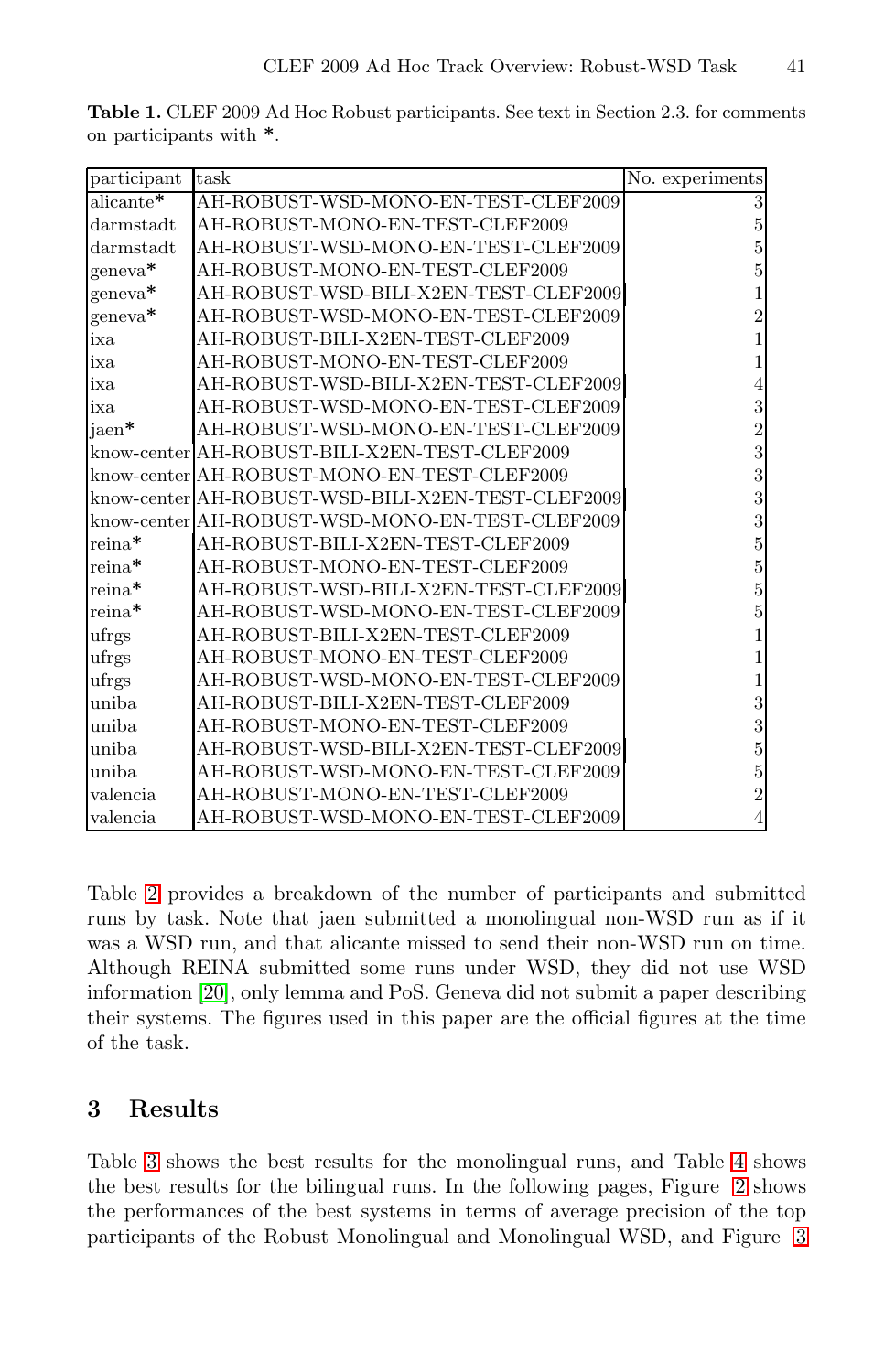| Track                           | # Part. $#$ Runs |     |
|---------------------------------|------------------|-----|
| Robust Mono English Test        |                  | 25  |
| Robust Mono English Test WSD    | 10               | 331 |
| Robust Biling. English Test     |                  | 131 |
| Robust Biling. English Test WSD | 5                | 18  |

**Table 2.** Number of runs per track

<span id="page-6-1"></span>**Table 3.** Best entries for the robust monolingual task, including both WSD and non-WSD runs. The **Q** columns shows the information used to build the query.

|                          |                 | Rank Participant | Q         | <b>Experiment DOI</b>                                                                      | <b>MAP</b> | GMAP      |
|--------------------------|-----------------|------------------|-----------|--------------------------------------------------------------------------------------------|------------|-----------|
| Œ                        | 1st.            | darmstadt        | <b>TD</b> | 10.2415/AH-ROBUST-MONO-EN-TEST-CLEF2009.DARMSTADT.DA 4                                     | 45.09%     | 20.42\%   |
|                          | 2 <sub>nd</sub> | reina.           |           | $\text{TDN}{} _{\text{10.2415/AH-ROBUST-MONO-EN-TEST-CLEF2009. REINA. ROB2}}$              | 44.52%     | 21.18%    |
|                          | 3rd             | uniba.           |           | $\text{TDN}$   10.2415/AH-ROBUST-MONO-EN-TEST-CLEF2009. UNIBA. UNIBAKRF                    | 42.50%     | 17.93%    |
| $\overline{N}_{\rm OII}$ | 4th             | geneva           |           | $\text{TDN}$ 10.2415/ah-robust-mono-en-test-clef2009.geneva.isiennattdn                    | 41.71%     | 17.88%    |
|                          | 5th             | know-center      | ITD.      | 10.2415/AH-ROBUST-MONO-EN-TEST-CLEF2009.KNOW-CENTER.ASSO                                   | 41.70%     | 18.64%    |
| 5                        | 1st             | darmstadt        | <b>TD</b> | 10.2415/AH-ROBUST-WSD-MONO-EN-TEST-CLEF2009.DARMSTADT.DA_WSD_4                             | 45.00%     | 20.49%    |
|                          | 2nd             | uniba            |           | $TDN$ 10.2415/AH-ROBUST-WSD-MONO-EN-TEST-CLEF2009. UNIBA. UNIBAKEYSYNRF                    | 43.46\%    | 19.60%    |
|                          | 3rd             | know-center      | TD        | 10.2415/AH-ROBUST-WSD-MONO-EN-TEST-CLEF2009.KNOW-CENTER.ASSOWSD                            | 42.22\%    | 19.47%    |
|                          | 4th             | geneva           |           | $\text{TDN}\vert_{\text{10.2415/AH-ROBUST-WSD-MONO-EN-TEST-CLEF2009}}$ .geneva.isinuslwtdn | 38.11\%    | 16.26%    |
|                          | 5th             | ıxa              | TD        | 10.2415/AH-ROBUST-WSD-MONO-EN-TEST-CLEF2009. IXA. ENENBESTSENSE500DOCS $ 38.05\% $         |            | $16.57\%$ |

<span id="page-6-0"></span>**Table 4.** Best entries for the robust ES-EN bilingual task, including both WSD and non-WSD runs. The **Q** columns shows the information used to build the query.

|             |                 | Rank Participant | Q         | <b>Experiment DOI</b>                                                                          |           | <b>MAP</b> GMAP |
|-------------|-----------------|------------------|-----------|------------------------------------------------------------------------------------------------|-----------|-----------------|
|             | 1st.            | reina.           |           | $\mbox{TDN}\vert_{\hbox{\scriptsize 10.2415/AH-ROBUST-BILI-X2EN-TEST-CLEF2009. REINA. BILI2}}$ | 38.42\%   | 15.11%          |
|             | 2 <sub>nd</sub> | uniba            |           | $\text{TDN}\!\mid_{\text{10.2415/AH-ROBUST-BILL-XZEN-TEST-CLEF2009. UNIBA. UNIBACROSSKEYRF}$   | 38.09%    | 13.11%          |
|             | 3rd             | know-center      | <b>TD</b> | 10.2415/AH-ROBUST-BILI-X2EN-TEST-CLEF2009.KNOW-CENTER.BILIASSO                                 | 28.98%    | 06.79%          |
| <b>Non-</b> | 4th             | ufrgs            | TD        | 10.2415/AH-ROBUST-BILI-X2EN-TEST-CLEF2009.UFRGS.BILINGUAL                                      | 27.65%    | 07.37%          |
|             | 5th.            | ixa              | TD        | 10.2415/AH-ROBUST-BILI-X2EN-TEST-CLEF2009.IXA.ESENNOWSD                                        | $18.05\%$ | 01.90%          |
| WSD         | 1st.            | uniba            |           | $\rm TDN$ $_{\rm 10.2415/AH-ROBUST-WSD-BILI-ZZEN-TEST-CLEF2009}$ , uniba , unibacrosskeysynrf  | 37.53%    | 13.82%          |
|             | 2 <sub>nd</sub> | geneva           | TD        | 10.2415/AH-ROBUST-WSD-BILI-X2EN-TEST-CLEF2009.GENEVA.ISINUSWSDTD                               | 36.63%    | 16.02%          |
|             | $_{3\rm rd}$    | know-center      | <b>TD</b> | 10.2415/AH-ROBUST-WSD-BILI-X2EN-TEST-CLEF2009.KNOW-CENTER.BILIASSOWSD                          | 29.64%    | 07.05%          |
|             | 4rd             | 1xa              | TD        | 10.2415/AH-ROBUST-WSD-BILI-X2EN-TEST-CLEF2009.IXA.ESEN1STTOPSBESTSENSE500DOCS                  | $18.38\%$ | 01.98%          |

shows the performances of the best participants of the Robust Bilingual and Bilingual WSD. Some teams used the Title and Description fields to construct the query (TD), while others also used the narrative (TDN).

The comparison of the bilingual runs with respect to the monolingual results yield the following:

- **–** ES → EN: 85.2% of best monolingual English IR system (MAP);
- $-$  ES  $\rightarrow$  EN WSD: 83.3% of best monolingual English IR system (MAP);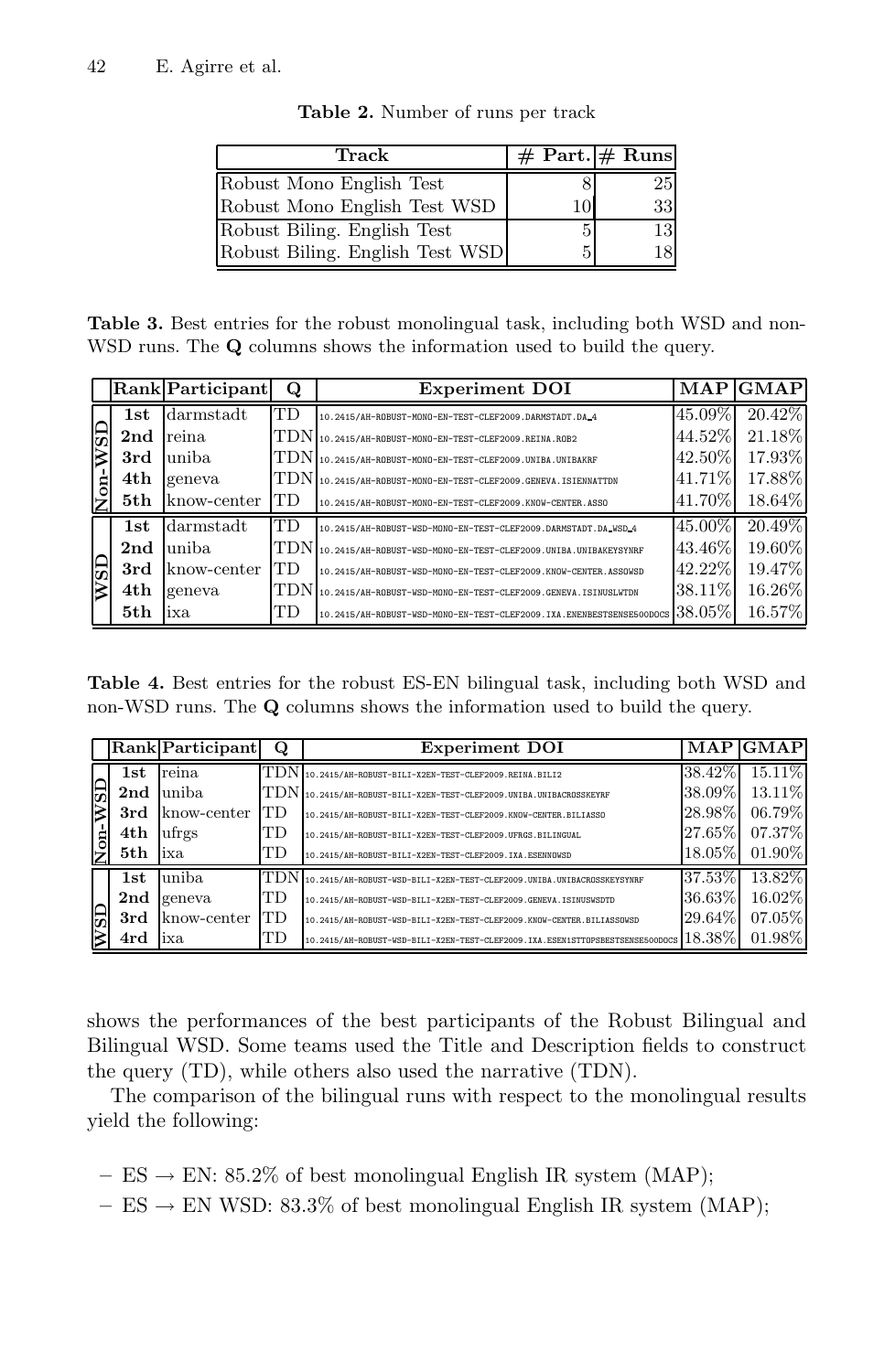

<span id="page-7-0"></span>**Fig. 2.** Mean average precision of the top 5 participants of the Robust Monolingual English Task (top graph) and Robust WSD Monolingual English Task (bottom).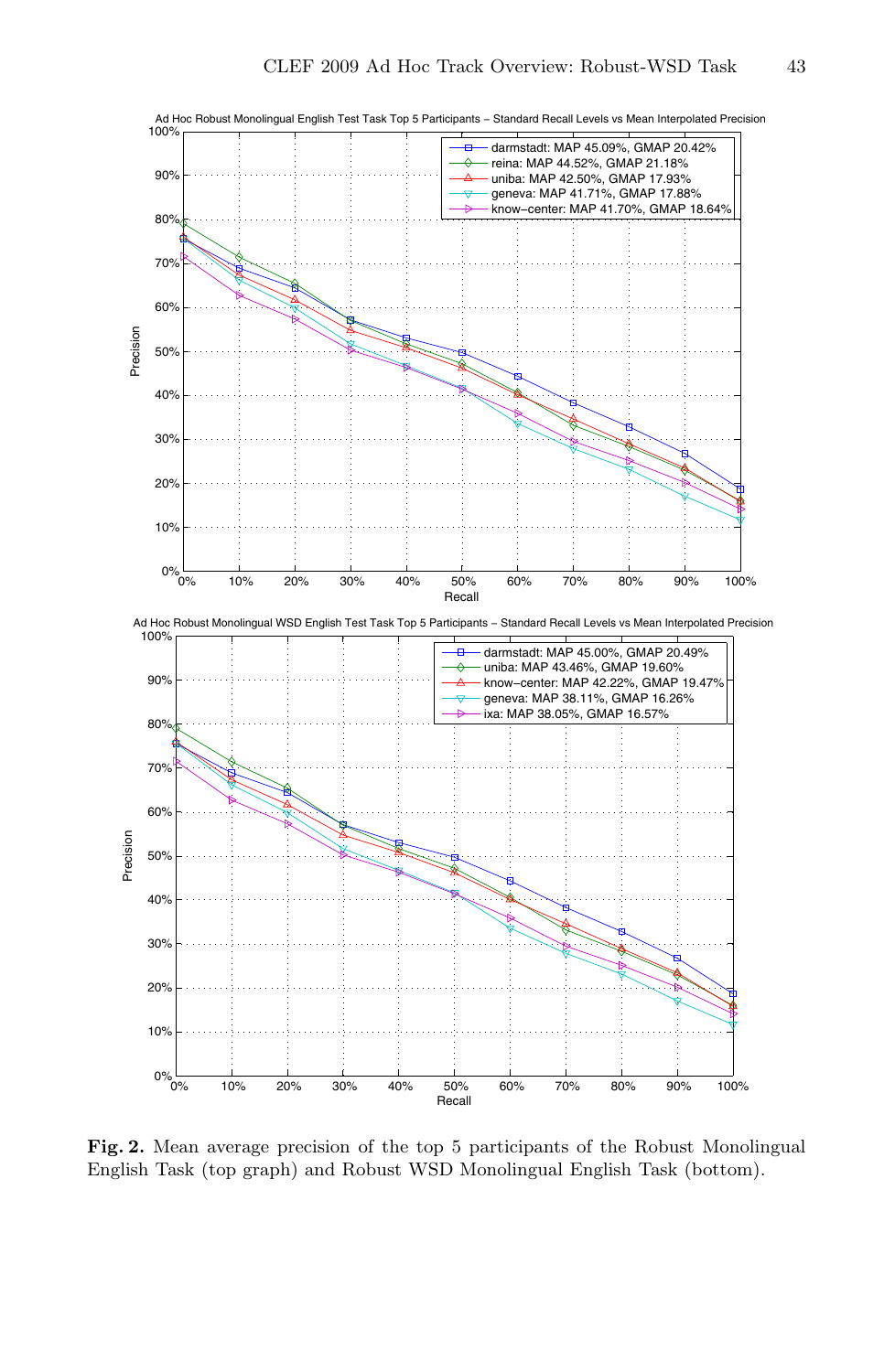<span id="page-8-0"></span>**Table 5.** Statistical tests comparison between non-WSD and WSD runs. Differences or equalities are statistically significant with alpha  $= 5\%$ 

| Monolingual                                                                                                                        | Bilingual                                   |
|------------------------------------------------------------------------------------------------------------------------------------|---------------------------------------------|
|                                                                                                                                    |                                             |
| $\begin{tabular}{l c c} Task & Non-WSD > WSD & Non-WSD > WSD \\ Set of best runs & Non-WSD > WSD & Non-WSD = WSD \\ \end{tabular}$ |                                             |
|                                                                                                                                    | Single best run Non-WSD = WSD Non-WSD = WSD |

### **3.1 Statistical Testing**

When the goal is to validate how well results can be expected to hold beyond a particular set of queries, statistical testing can help to determine what differences between runs appear to be real as opposed to differences that are due to sampling issues. We aim to identify whe[ther](#page-13-1) the results of the runs of a task are significantly different from the results of other tasks. In particular, we want to test whether there is any difference between applying WSD techniques or not. Significantly different in this context means that the difference between the performance scores for the runs in question appears greater than what might be expected by pure chance. As with all statistical testing, conclusions will be qualified by an error probability, which was chosen to be 0.05 in the following. We have designed our analysis to follow closely the methodology used by similar analyses carried out for Text REtrieval Conference (TREC) [18].

We used the MATLAB Statistics Toolbox, which provides the necessary functionality plus some additional functions and utilities. Following the approach presented by [10], the first step is to verify whether the distributions of performances are normal, the second step is to analyze whether the variances of the distributions are equal, and finally to test whether the means of the distributions are the same. T[hr](#page-6-1)ee different pairs of distributions were analyzed to verify the differences between WSD and non-WSD experiments:

#### **–** Task:

- Robust Monolingual vs Robust WSD Monolingual;
- Robust Bilingual vs Robust WSD Bilingual.
- **–** Set of best experiments:
	- Best p[erfor](#page-8-0)mers of Robust Monolingual vs Best Robust WSD Monolingual (experiments of Table 3);
	- Best performers of Robust Bilingual vs Best performers Robust WSD Bilingual (experiments of Table 4).
- **–** Single best experiment:
	- Best Robust Monolingual vs Best Robust WSD Monolingual;
	- Best Robust Bilingual vs Best Robust WSD Bilingual.

Results are summarized in Table 3.1, showing that overall, systems not using WSD perform better than those using WSD. When we take the best systems, results are not statistically different. These comparisons are done without taking into account who is producing which runs. Another alternative is to analize each participant system separately, as we will do in the next section.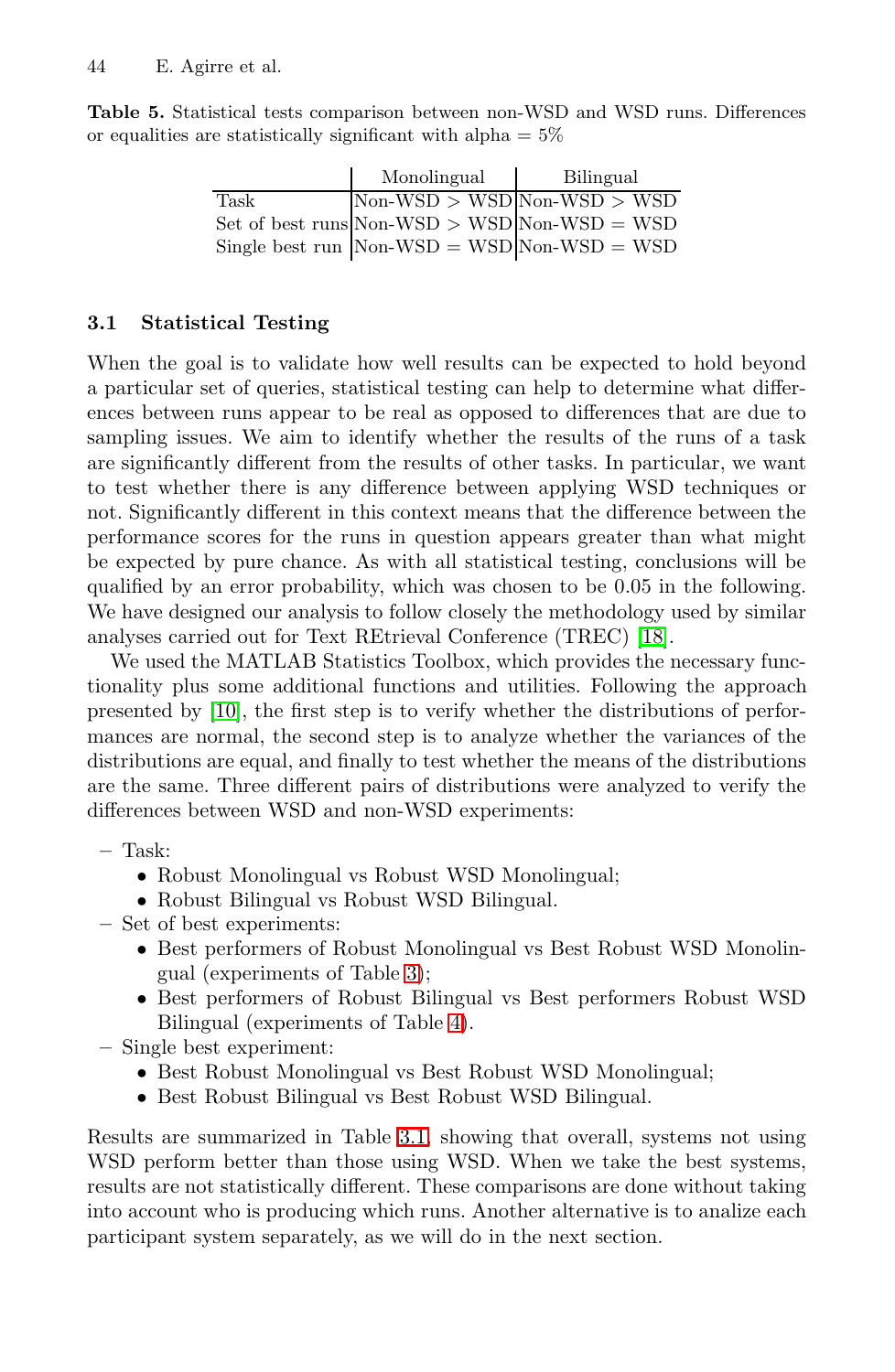

**Fig. 3.** Mean average precision of the top 5 participants of the Robust Bilingual English Task (top graph) and Robust WSD Bilingual English Task (bottom)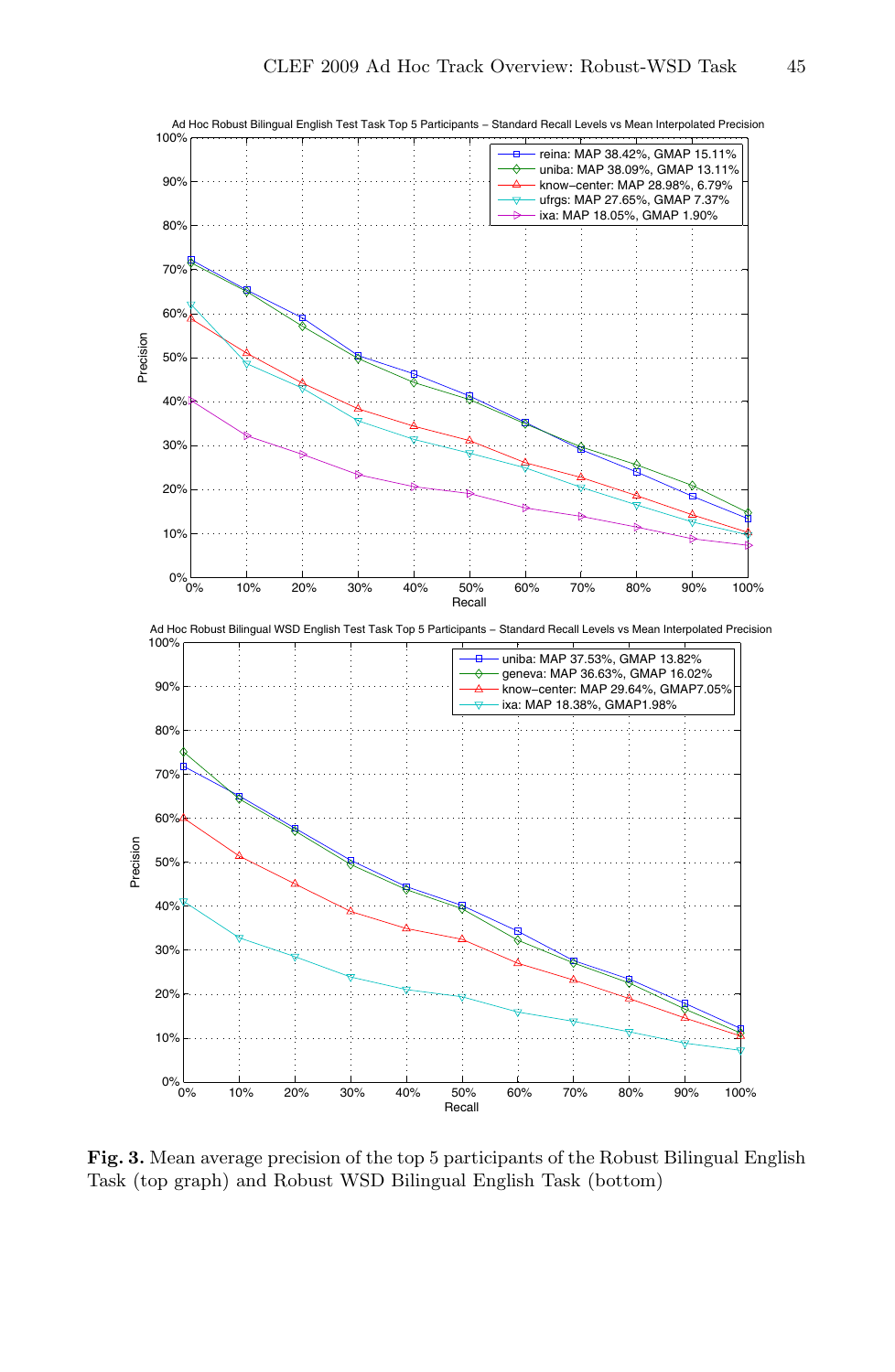<span id="page-10-0"></span>**Table 6.** Statistical tests comparison between non-WSD and WSD runs of best participants. Differences or equalities are statistically significant with alpha = 5%.

| System    | Monolingual                             | Bilingual                                                                                                                                                           |
|-----------|-----------------------------------------|---------------------------------------------------------------------------------------------------------------------------------------------------------------------|
| darmstadt | $Non-WSD = WSD$                         | n/a                                                                                                                                                                 |
| uniba     |                                         | $\begin{aligned} \begin{aligned} \text{Non-WSD} < \text{WSD} \end{aligned} \begin{aligned} \begin{aligned} \text{Non-WSD} = \text{WSD} \end{aligned} \end{aligned}$ |
| geneva    | $Non-WSD > WSD$                         | n/a                                                                                                                                                                 |
|           | know-center Non-WSD = WSD Non-WSD = WSD |                                                                                                                                                                     |

#### **3.2 Analysis**

[I](#page-10-0)n this section we focus on the comparison betw[een](#page-6-1) WS[D](#page-6-0) and non-WSD runs of each participant. Overall, the best MAP and GMAP results in the monolingual system were for two distinct runs which did not use WSD information, but several participants were able to obtain their best MAP and GMAP scores using WSD information. In the bilingual ex[pe](#page-6-1)riments, the best results in MAP were for non-WSD runs, but two participants were able to profit from the WSD annotations. As it is difficult to summarize the behavior of all participants, we will only mention the performance of the best teams, as g[iven](#page-13-6) in Tables 3 and 4. In addition, Table 3.2 summarizes whether the best WSD and non-WSD runs for participants that submitted both runs are statistically significant. The interested reader is directed to the papers of each participant in this volume for additional details.

In the **monolingual experiments**, cf. Table 3, the [bes](#page-13-7)t results overall in MAP were for **darmstadt**. Their WSD runs scored very similar to the non-WSD runs, with a slight decrease of MAP (0.09 percentage points, with no statistical difference) and a slight increase of GMAP (0.07 p[erc](#page-12-4)entage points) [19]. The method to include WSD information was to create additional indexes for word senses, and then combine them with other indexes using weights as optimized from training. The retrieval system used the BM25 model, with an additional monolingual translation-based model.

The second best MAP score and best GMAP was attained by **reina** [20] without WSD. Unfortunately they did not submit any run using WSD. Systems such as this introduce noise in the comparisons in the previous section.

The [thi](#page-13-8)rd best MAP and second GMAP where obtained by **uniba** [5] using WSD. This team showed a 0.94 statistically different increase in MAP and 1.67 increase in GMAP with respect to their best non-WSD run. They constructed an additional index with synset numbers, and then combined the synsets using the N-levels model.

**geneva** [12] also attained good results, but their WSD system had a statistically significant drop in both MAP and GMAP. Unfortunately, the authors did not explain how they integrated WSD information in their system.

Finally, **know-center** [13] attained 0.52 improvements in MAP using WSD (not statistically significant difference) and 0.83 increase in GMAP with the use of WSD. They added synsets and synonyms to the index, and used an axiomatic retrieval approach.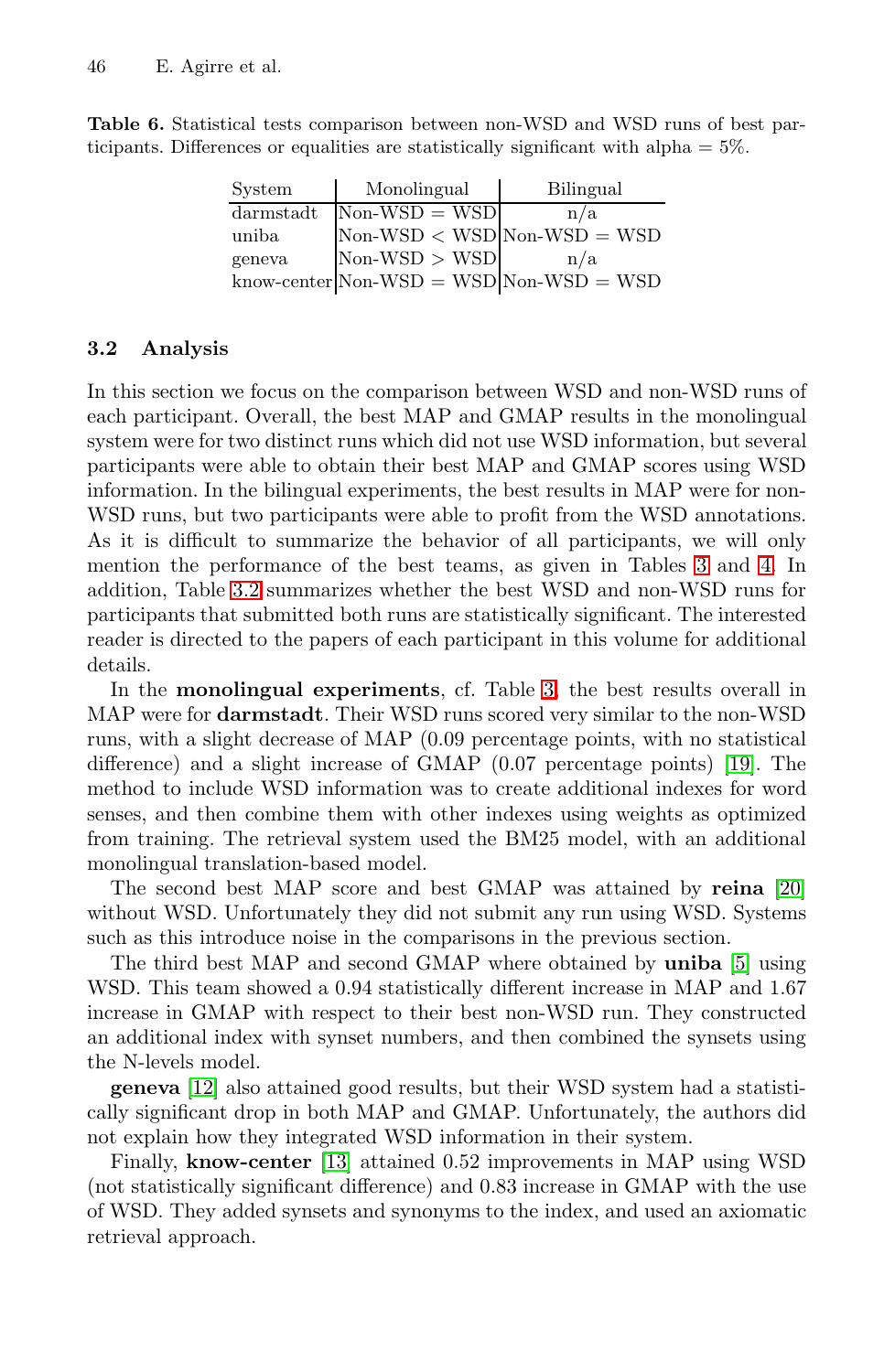In the **bilingual experiments**, cf. Table 4, the best results overall in MAP were for **reina** with a syst[em](#page-13-8) which did not use WSD annotations [20], and again, they did not submit runs [us](#page-12-5)ing WSD.

[T](#page-12-6)he best GMAP was for **geneva** using WSD [12], but unfortunately, they did not submit any non-WSD run.

**uniba** [5] got the second best MAP, with better MAP for the non-WSD run and better GMAP for the WSD run. The differences were small in both cases (0.56 in MAP, 0.71 in GMAP).

Those three teams had the highest results, well over 35% MAP, and the rest got more modest performances. **know-center** [13] reported better results using WSD information (0.66 MAP, 0.26 GMAP). **Ufrgs** [6] only submitted the WSD result. Finally **ixa** [4] got low results, with small improvements using WSD information (0.33 MAP, 0.08 GMAP).

All in all, the exercise showed that some teams did improve results using WSD (close to 1 MAP point and more than 1 GMAP point in monolingual, and below 1 MAP/GMAP point in bilingual), but the best results for both monolingual and bilingual tasks were for systems which did not use WSD.

### **4 Conclusions**

This new edition of the robust WSD exercise has measured to what extent IR systems could profit from automatic word sense disambiguation information. The conclusions on the monolingual subtask are similar to the conclusions of 2008. The evidence for using WSD in monolingual IR is mixed. Some top scoring groups report improvements in MAP and GMAP, with significant improvements in the case of **uniba**, which attained the third best results. Still, the best overall scores are for two systems not using WSD. Regarding the cross-lingual task, the situation is very similar, but the reported improvements using WSD are smaller.

The lower performance of some groups when using WSD seems to indicate that using WSD for IR is not straightforward, and can lead to worse results if not done with care. From another perspective, the results of groups which do attest significant improvements are very relevant, as they show that a careful system design can render WSD information effective. We thus think that, overall, the results of the 2008 and 2009 campaigns are promising, and that there is still room for improvement.

The instructions and all datasets to replicate the results (including Lucene indexes) are available from http://ixa.si.ehu.es/clirwsd. Topics and relevance judgements are freely available. The document collection can be obtained from ELDA purchasing the CLEF Test Suite for the CLEF 2000-2003 Campaigns – Evaluation Package. As an alternative, the website offers the unordered set of words in each document, that is, the full set of documents where the positional information has been eliminated to avoid replications of the originals. Lucene indexes for the later are also available from the website. Given the availability of these resources, interested parties can now evaluate their own systems, and we thus felt that there is no need to organize another edition of the competition.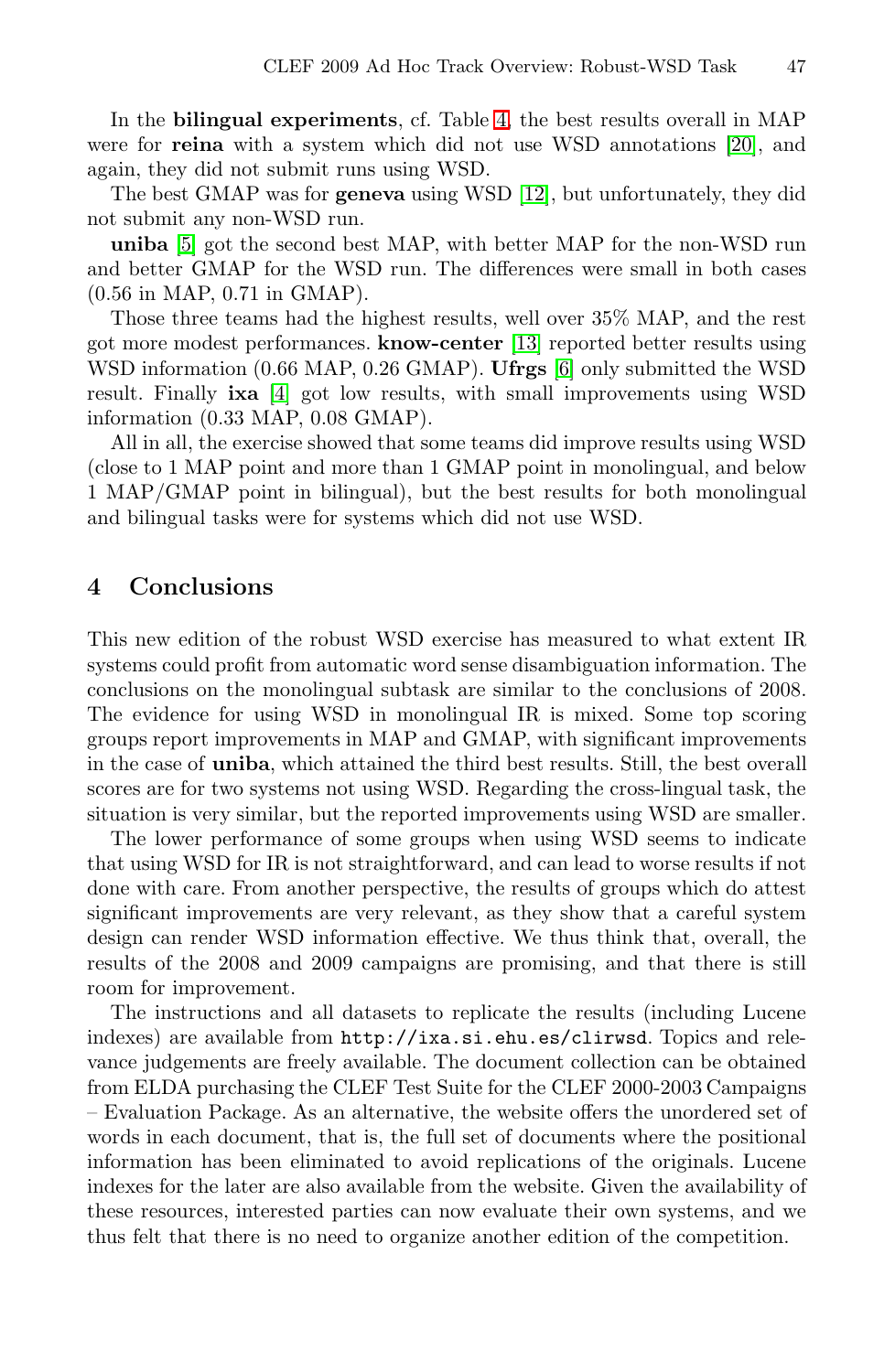## **Acknowledgements**

<span id="page-12-0"></span>The robust task was partially funded by the Ministry of Education (project KNOW2 TIN2009-14715) and the European Commission (project KYOTO ICT-2007-211423). We want to thank Oier Lopez de Lacalle, who run the UBC WSD system, and Yee Seng Chan, Hwee Tou Ng and Zhi Zhong, who run the NUS WSD system. Their generous contribution was invaluable to organize this exercise.

## **References**

- <span id="page-12-6"></span>1. Agirre, E., Lopez de Lacalle, O.: UBC-ALM: Combining k-NN with SVD for WSD. In: In Proceedings of the 4th International Workshop on Semantic Evaluations (SemEval 2007), Czech Republic, Prague, pp. 341–345 (2007)
- <span id="page-12-4"></span>2. Agirre, E., Magnini, B., Lopez de Lacalle, O., Otegi, A., Rigau, G., Vossen, P.: SemEval-2007 Task01: Evaluating WSD on Cross-Language Information Retrieval. In: Carol, P., et al. (eds.) CLEF 2007. LNCS, vol. 5152, pp. 908–917. Springer, Heidelberg (2008)
- <span id="page-12-5"></span>3. Agirre, E., Di Nunzio, G.M., Ferro, N., Peters, C., Mandl, T.: CLEF 2008: Ad Hoc Track Overview. In: Carol, P., et al. (eds.) CLEF 2008. LNCS, vol. 5706, pp. 118–125. Springer, Heidelberg (2009)
- <span id="page-12-2"></span>4. Agirre, E., Otegi, A., Zaragoza, H.: Using Semantic Relatedness and Word Sense Disambiguation for (CL)IR. In: Peters, C., et al. (eds.) CLEF 2009 Workshop, Part I. LNCS, vol. 6241, pp. 166–173. Springer, Heidelberg (2010)
- <span id="page-12-1"></span>5. Basile, P., Caputo, A., Semeraro, G.: UNIBA-SENSE at CLEF 2009: Robust WSD task. In: Peters, C., et al. (eds.) CLEF 2009 Workshop, Part I. LNCS, vol. 6241, pp. 150–157. Springer, Heidelberg (2010)
- 6. Borges, T.B., Moreira, V.P.: UFRGS@CLEF2009: Retrieval by Numbers. In: Peters, C., et al. (eds.) CLEF 2009 Workshop, Part I. LNCS, vol. 6241, pp. 135–141. Springer, Heidelberg (2010)
- 7. Braschler, M., Peters, C.: CLEF 2003 Methodology and Metrics. In: Peters, C., Gonzalo, J., Braschler, M., Kluck, M. (eds.) CLEF 2003. LNCS, vol. 3237, pp. 7–20. Springer, Heidelberg (2004)
- 8. Chan, Y.S., Ng, H.T., Zhong, Z.: NUS-PT: Exploiting Parallel Texts for Word Sense Disambiguation in the English All-Words Tasks. In: Proceedings of the 4th International Workshop on Semantic Evaluations (SemEval 2007), Prague, Czech Republic, pp. 253–256 (2007)
- <span id="page-12-3"></span>9. Cleverdon, C.: The Cranfield Tests on Index Language Devices. In: Sparck Jones, [K., Willett, P.](http://www.clef-campaign.org/) (eds.) Readings in Information Retrieval, pp. 47–59. Morgan Kaufmann Publisher, Inc., San Francisco (1997)
- 10. Crivellari, F., Di Nunzio, G.M., Ferro, N.: A statistical and graphical methodology for comparing bilingual to monolingual cross-language information retrieval. In: Agosti, M. (ed.) Information Access through Search Engines and Digital Libraries. Information Retrieval Series, vol. 22, pp. 171–188. Springer, Heidelberg (2008)
- 11. Di Nunzio, G.M., Ferro, N.: Appendix C: Results of the Robust Task. In: Borri, F., Nardi, A., Peters, C. (eds.) Working Notes for the CLEF 2009 Workshop (2009), http://www.clef-campaign.org/